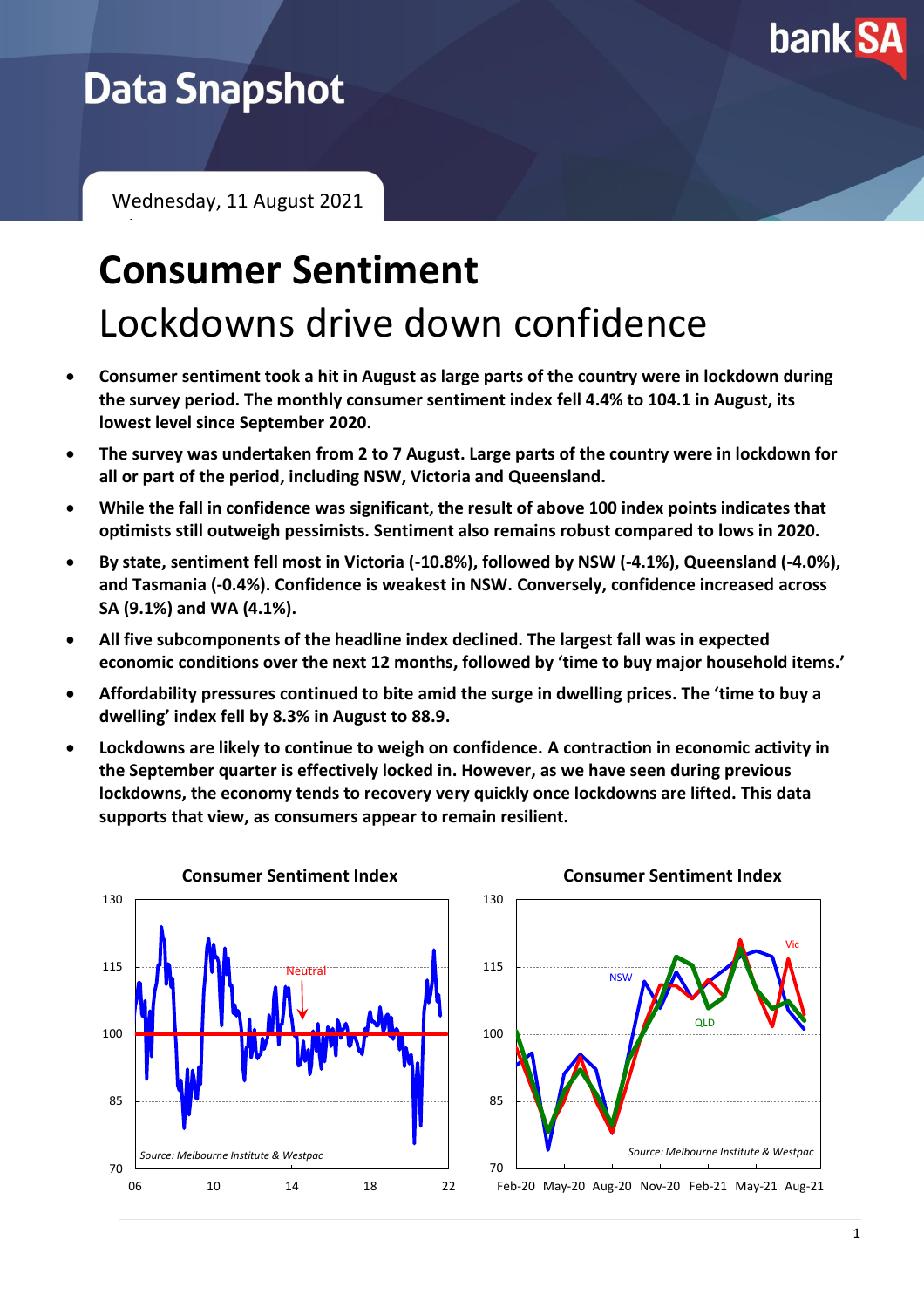Consumer sentiment took a hit in August as large parts of the country were in lockdown during the survey period. The monthly consumer sentiment index fell 4.4% to 104.1 in August, its lowest level since September 2020. The survey was undertaken from 2 to 7 August. Large parts of the country were in lockdown for all or part of the period, including New South Wales, Victoria and Queensland.

While the fall in confidence was significant, the result of above 100 index points indicates that optimists still outweigh pessimists. Sentiment also remains robust compared to the low levels in 2020 when the pandemic began of 75.6 in April 2020, and during Victoria's drawn out second lockdown of 79.5 in August 2020. This is a positive development and suggests that consumers remain optimistic about future economic prospects despite current lockdowns. This resilience of consumers supports our view that the economy is likely to rebound strongly once lockdowns lift.

At a state level, consumer sentiment fell most in Victoria (-10.8%), followed by NSW (-4.1%) and Queensland (-4.0%). Tasmania also saw a small fall of 0.4%. Victoria moving into yet another lockdown (its sixth) led to an unwind of the 15% boost to sentiment that was seen in July when it emerged from its fifth lockdown. NSW saw a continued fall in sentiment due to the extended lockdown there. Sentiment in NSW has now fallen for three straight months and is down 14.8% from its 11 year high in May of 118.5.

Conversely, confidence increased in August across South Australia (9.1%) and Western Australia (4.1%). SA lifted its lockdown in the week before the survey was undertaken, on 28 July. This likely contributed to the state's positive reading.

Encouragingly, sentiment in every state remains above the pre-pandemic levels in January 2020 and sentiment is also above the long-run average in all states, except for NSW.

All five subcomponents of the headline index declined. The largest fall was in expected economic conditions over the next 12 months. This fell by 8.3% to 100.4 as lockdowns dented expectations for economic activity. The 'time to buy major household items' index also fell 7.2% to 112.0. Encouragingly, most subcomponents remain above 100 index points. The exception is family finances over the last 12 months, which is below 100 but remains above its long-run average.

Affordability pressures continued to bite amid the surge in dwelling prices. The 'time to buy a dwelling' index fell by 8.3% in August to 88.9. The index has now fallen for seven of the last nine months since hitting a seven year high in November 2020, down 32.7% over that period. We expect house price growth to continue to remain robust throughout 2021 before slowing over 2022. This will place further pressure on affordability.

## **Outlook**

The current lockdowns across Greater Sydney and parts of NSW, and the spread to other parts of the country are likely to continue to weigh on consumer sentiment. So far, there are no convincing signs that case numbers have peaked in NSW. Plus, earlier today Victoria announced an extension to its sixth lockdown.

A key factor which will determine when lockdowns are lifted is progress in the vaccine rollout. Supply is expected to ramp up significantly over the coming weeks and months. Australia will also have another vaccine to support the rollout, with the Moderna vaccine being given provisional approval by the Therapeutic Goods Administration this week.

A contraction in the economy in the September quarter is effectively locked in.

However, as we have seen during previous lockdowns, the economy tends to recovery very quickly once lockdowns are lifted. Assuming the lockdown in NSW does not last beyond September, we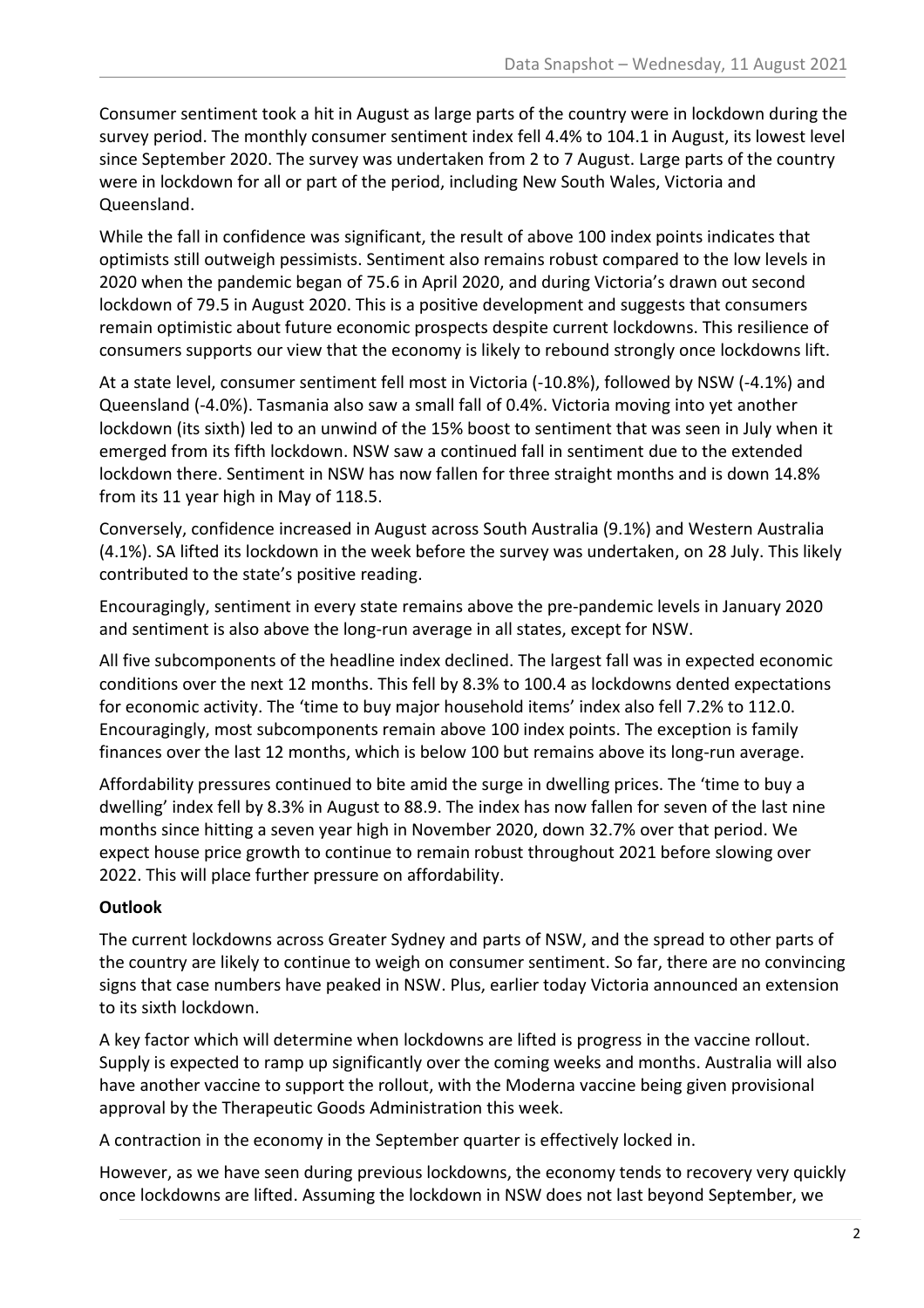anticipate the economy to rebound strongly over the December quarter. Today's consumer sentiment reading supports this view, with consumers remaining relatively optimistic despite the headwinds that are facing the economy.

However, it is an evolving situation. The relaxation of restrictions and hence the economic rebound hinges on the containment of the outbreak and progress in the vaccine rollout.

> **Jarek Kowcza, Senior Economist** Ph: 0481 476 436